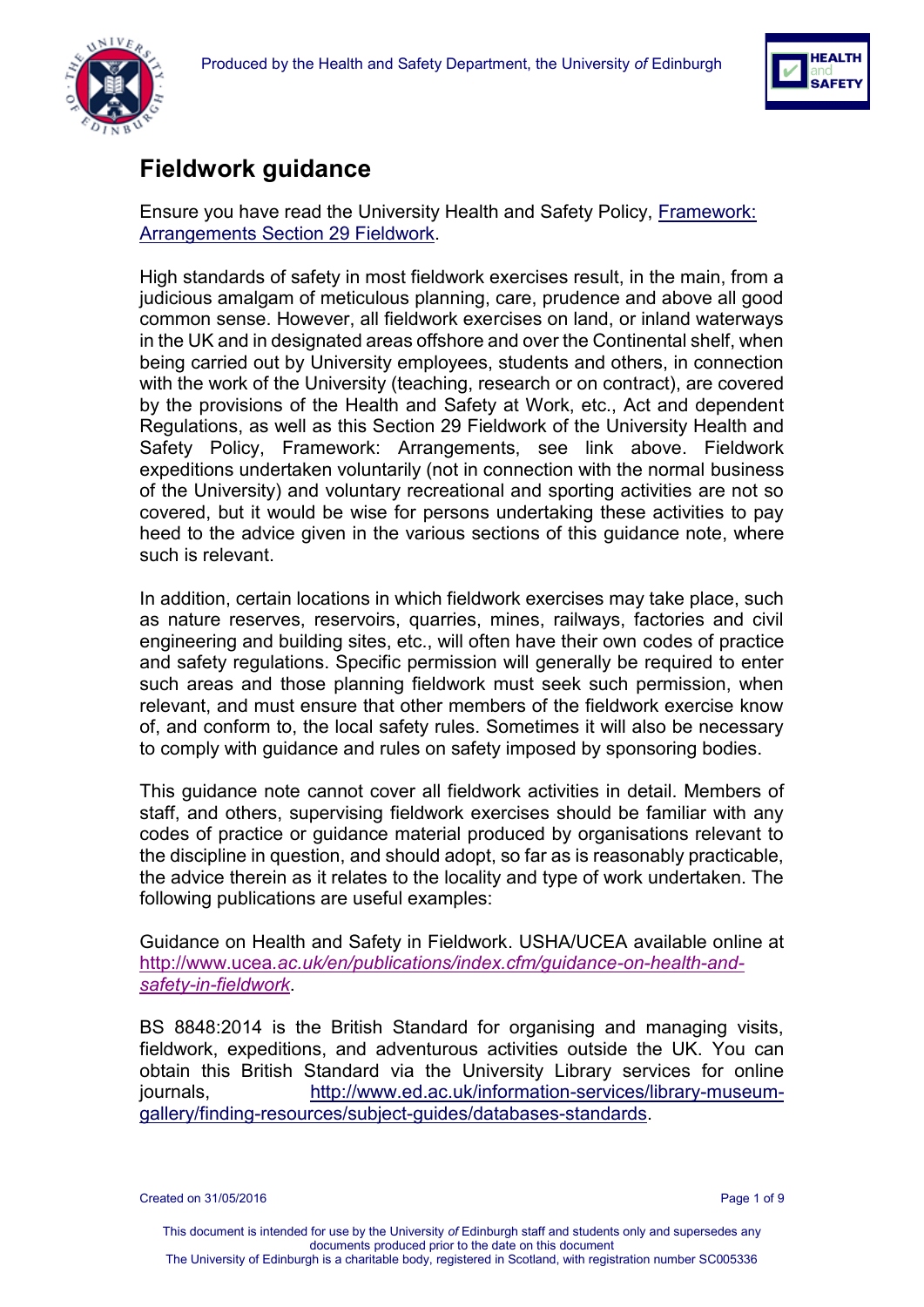### **Group Leaders/Supervisors**

The group of fieldworkers should be subject to taking instructions from a Group Leader who accompanies the group. The Group Leader will often be a member of the academic staff but may be the person with the most practical experience of the actual conditions under which the group will be working. If the Group Leader is not the most senior person, in the normal hierarchy of management, then this must be clearly defined and known to all, at the outset of the fieldwork exercise.

Quality of leadership is extremely important. Without experienced and knowledgeable leadership and sound judgment on such matters as equipment, clothing and emergency procedures, an unpleasant experience can easily turn into a tragedy. Clearly, a high level of care is required from Supervisors and Group Leaders for the health and safety of undergraduates, but it should be noted that Supervisors also bear a degree of responsibility towards postgraduate students in their charge. Fieldwork Supervisors and Group Leaders should refuse to allow ill-equipped students to embark on a field course, since they have a responsibility to ensure that students observe provisions regarding personal health and safety.

A template risk assessment form has been produced by the Health and Safety Department and should be completed for each fieldwork trip. If the same or similar trip is undertaken regularly, the same risk assessment can be utilised as long as it has been reviewed, amendments made and signed. The risk assessment form can be found at [http://www.ed.ac.uk/health-safety/risk](http://www.ed.ac.uk/health-safety/risk-assessments-checklists/risk-assessments)[assessments-checklists/risk-assessments](http://www.ed.ac.uk/health-safety/risk-assessments-checklists/risk-assessments) with accompanying guidance for completion.

#### **Fieldworkers**

All fieldworkers, in prior consultation with their Group Leaders, must identify the likely health and safety problems and assess the risks that can arise during the field exercise. The aim of the field trip must be clearly understood by all concerned and the work must be carefully planned, bearing in mind the experience of the workers and the nature of the terrain, etc. Care must be taken not to overestimate what can be achieved, in the prevailing or potential weather conditions.

All fieldworkers must obey safety instructions from the Group Leaders or Supervisors and must adhere to suitable standards of behaviour in order to reduce the risk of accidents.

A person working alone in the field will be the responsibility of his or her immediate Supervisor at the former's normal place of work. Each individual lone worker must, however, bear in mind that the onus for carrying out safety procedures in the field rests primarily with him or herself.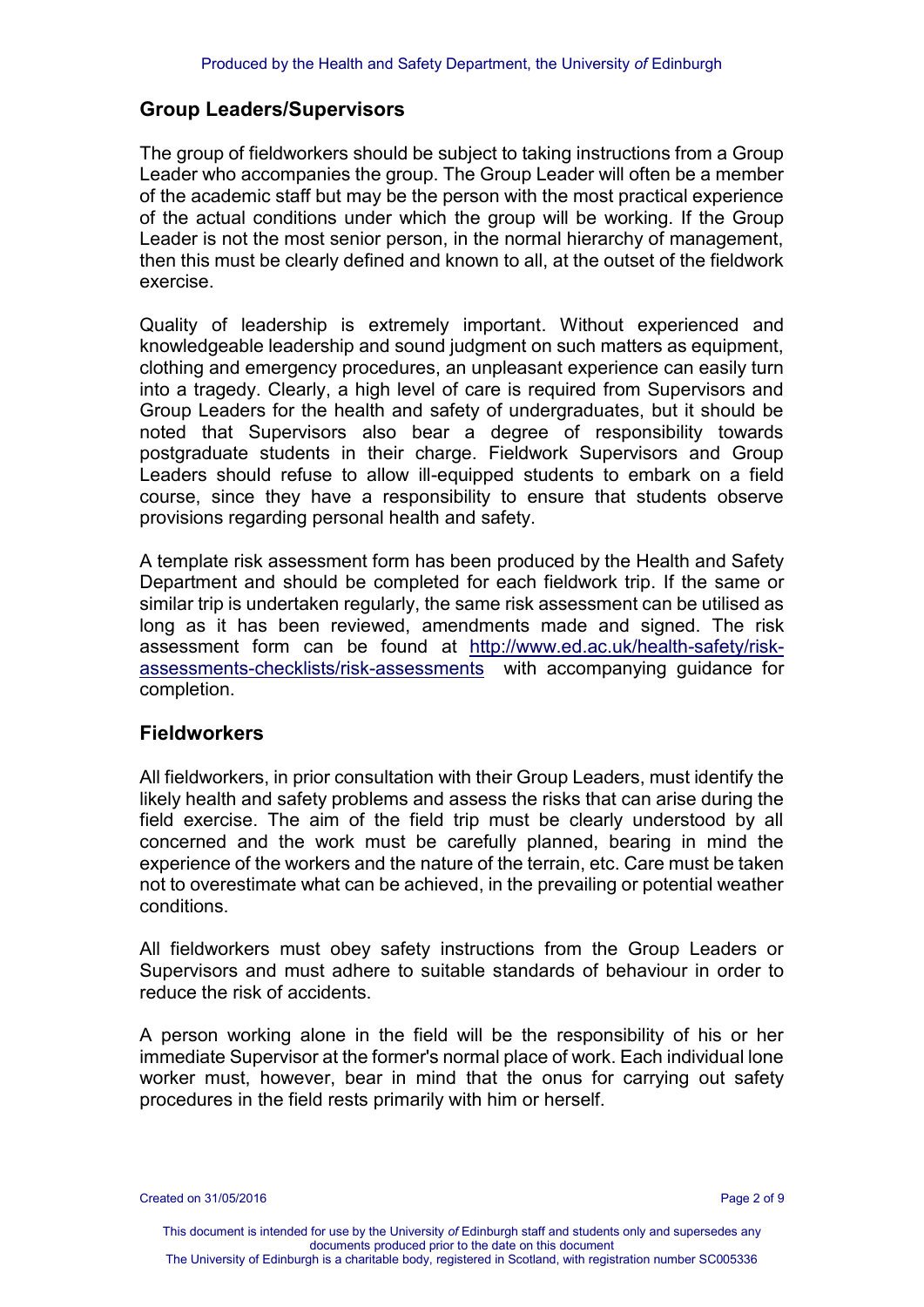# **Notification of routes and schedules**

Never go into the field without informing a designated person in the school of the date and the time of departure, and the expected time of return. Before departing on any fieldwork of a hazardous or dangerous nature, the Group Leader (or individual person) must also prepare a record of each trip and leave this with a designated person in the school, or with a local person, or on the fieldwork vehicle or at home, as appropriate.

This record should include the following information:

- date and time of departure:
- method of travel to the site;
- a map reference for the site; or better, a 1:50000 map showing a pencil ring around the site;
- 
- method of travel around the site;<br>• any hazardous techniques to be any hazardous techniques to be used;
- expected time of leaving the site;

Due consideration should also be given to informing the local police or coastguard service.

Never break arrangements you have made to meet and report to local people. A "Signing Off" procedure should be agreed with the designated person for long field trips and any trip to a hazardous or dangerous location. It is the responsibility of the designated person to initiate search and rescue procedures when certain pre-arranged criteria have not been met.

### **Vehicles**

Heads of Schools must nominate a member of staff to be responsible for the operation of vehicles, whether owned by the University or hired, for fieldwork. This member of staff must ensure that local rules are published for the operation of such vehicles, that each University owned vehicle is regularly serviced according to the manufacturer's recommendations, and that a log book for the vehicle is properly completed by all users.

# **Clothing**

Fieldworkers must ensure that they are suitably clad for the local terrain and for all weather conditions likely to be encountered. Clothing requirements should be assessed at the planning stage. Group Leaders should refuse to allow any person in the group who has inappropriate or inadequate personal clothing to embark on a field exercise.

When assessing the requirements for clothing, appropriate items should be chosen from the following list:

- minimal clothing to prevent sunburn and footwear with a good tread and ankle support;
- warm waterproof clothing, anorak or cagoule and overtrousers;

Created on 31/05/2016 **Page 3 of 9** Page 3 of 9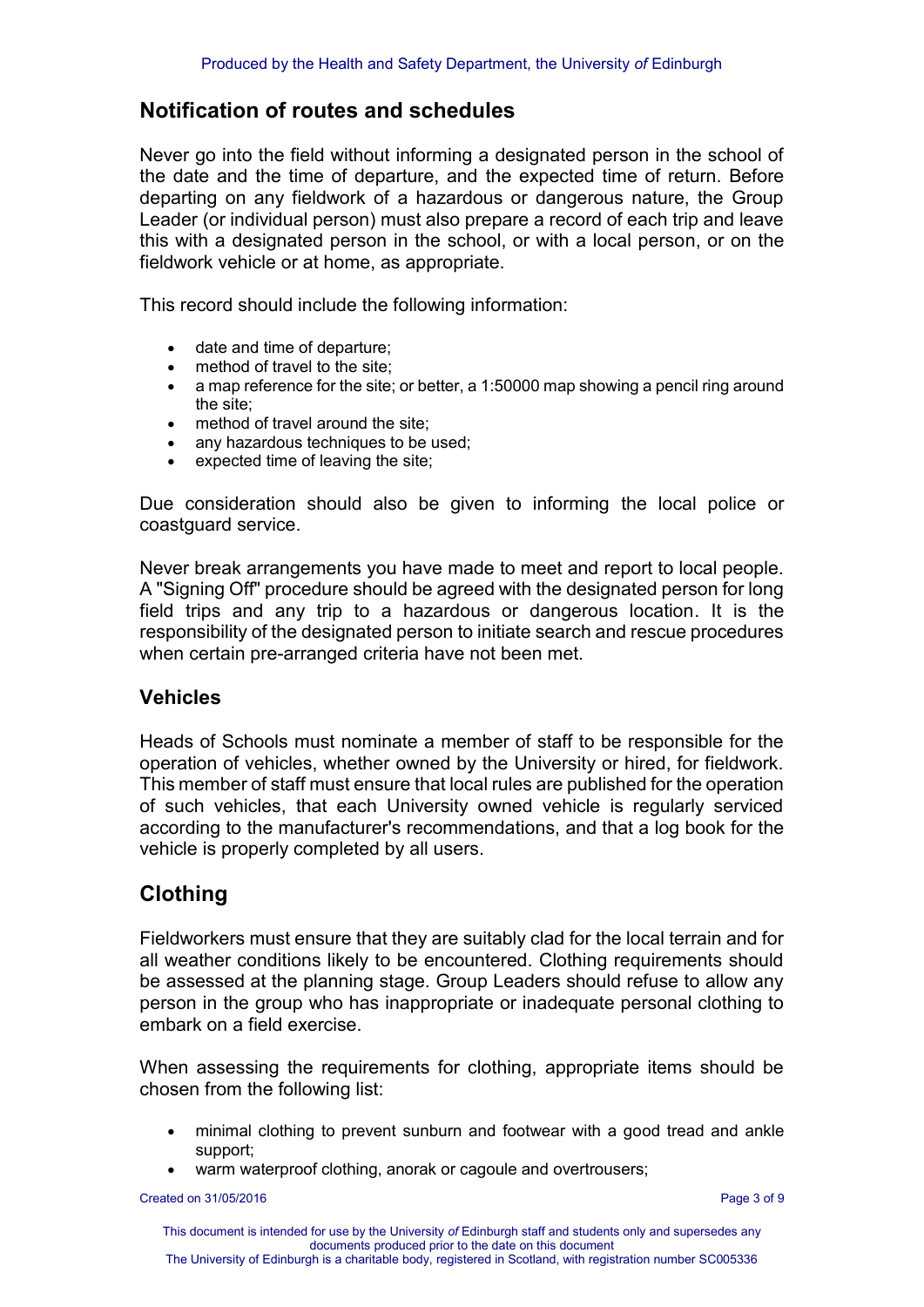- waterproof boots with a good tread;
- extra, or thick, socks and spare pairs;
- strong gloves;
- hat, cap or balaclava;
- change of clothes;
- high visibility clothing;
- wellington boots or waders;
- wet suit.

# **Equipment**

As with clothing, the requirements for personal equipment and equipment which is to be shared by the group must be assessed at the planning stage.

In general, items of equipment should be selected from the following lists:

### **Personal equipment**

- rucksack;
- appropriate (high sustenance) food and drinks (warm); water;
- Ordnance Survey map(s) of suitable scale;
- compass:
- accurate waterproof watch;
- whistle;
- torch, with spare batteries;
- survival bag;
- tide tables (corrected to BST and local conditions);
- life jacket;
- personal first aid kit;
- sun glasses/snow goggles;
- specialist equipment for specific fieldwork tasks.

### **Group equipment**

- KISU (A group survival bag for  $10 +$ );
- first aid kit, transport;
- first aid kit, major accident;
- survival knife;
- mobile telephone (with spare batteries);
- warning flags, red triangle, flashing beacon;
- flares;
- rope for rescue;
- safety glasses/goggles to the appropriate British Standard;
- hard hat (check date, reject if over four years old);
- ear defenders;
- binoculars;
- fire extinguisher;
- tin of lifeboat matches;
- firearms and ammunition;
- specialist equipment for specific field exercise tasks.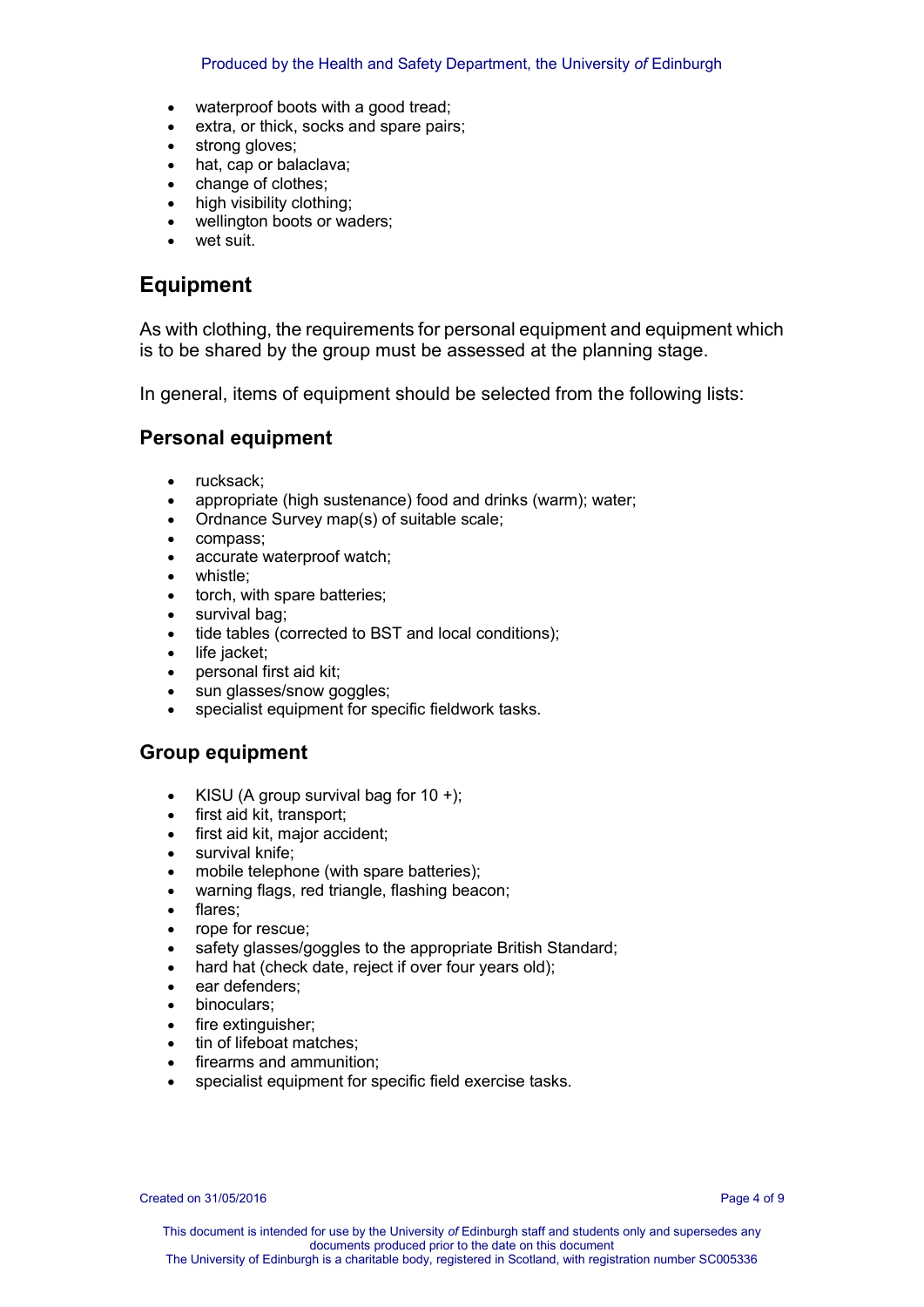### **Situations in which extra care is required**

During exploration of cliffs, rocky places, steep slopes and rough terrain, working alone should be forbidden except in safe conditions. Glaciers, rockfaces, mines, caves, open water, etc. should only be attempted under the guidance of an experienced Group Leader. In any location regarded by the Group Leader as dangerous, persons should work in pairs and where there may be risk of extreme danger, groups of at least three persons are advisable. If there is an accident to one member of a group of three, one should stay with the casualty whilst the third goes for help. Someone, known to all members of the whole group, should carry the first aid equipment. If the weather deteriorates, do not hesitate to turn back.

Upland mountain terrain should be treated with respect. What is an innocuous slope in warm sunshine can, in the space of an hour, be converted by a sudden change in the weather to a deathtrap for the unprepared. Before setting out, ensure that everyone is fit enough to undertake the exercise, is properly equipped, has a reserve of warm clothing and some emergency rations. Ensure that the route is realistic for all the group, and not so demanding as to make it exceedingly difficult for some. The minimum personal equipment generally comprises the first nine items from the list above.

Each member of the group must know how to walk on a compass bearing.

For fieldwork in upland mountain terrain, all Supervisors and Group Leaders (and if possible, all fieldworkers) should be conversant with the British Mountaineering Council book, "Safety on Mountains", revised edition [\(https://www.thebmc.co.uk/safety-on-mountains-booklet\)](https://www.thebmc.co.uk/safety-on-mountains-booklet). Rock climbing without the permission of the Group Leader and without proper equipment and experience must never be undertaken.

When hammering rock, eye protection to the appropriate British Standard is a legal requirement. Never strike one hammer with another - the hardened faces will fragment.

Estuaries, marshland and tidal saltings should only be traversed after taking local advice; the tide comes in over many salt marshes as fast as any human can run. Allow ample time to return before the floodtide starts to advance across the work site. The Group Leader should ascertain from maps, charts or local experts if there are special dangers such as quicksands. It is ill advised to go into such terrain in bad visibility.

If feet sink into soft mud or quicksand, do not make violent movements in an attempt to get free. If boots or waders become stuck, slip one foot out gradually, rest the leg on the surface and gradually free the other leg. By lying on the surface and spreading the weight, sinking can be avoided. Move to firm ground using a "leopard crawl" (spreadeagled, face down, keeping the maximum area of the body in contact with the ground at all times).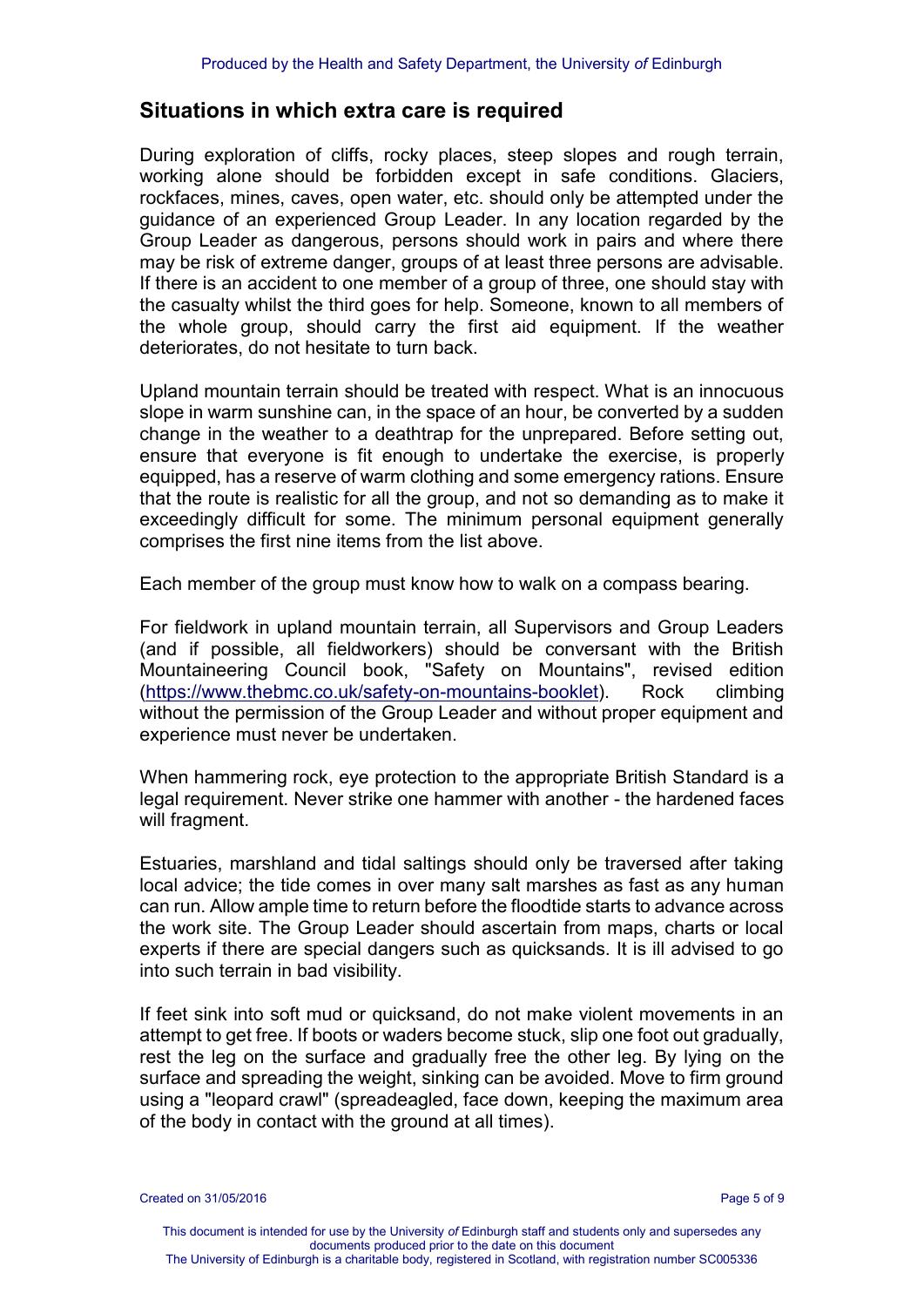When living in tents, caravans and similar relatively primitive conditions, good discipline is more important than under normal conditions. In particular, the risk of fire must be guarded against, particularly in forest and heath areas and where agricultural crops are ripening. All means of heating, ventilation and lighting must be maintained in good working order; adequate ventilation of gas appliances is particularly important. Fire buckets and extinguishers must be kept properly filled and easily accessible. Sanitary arrangements must conform to the highest possible standards of hygiene. Human waste should be left well covered, far away from, and downstream from, sources of drinking water.

When caravans are out in the field for more than fifteen days, they must be fixed to the ground by the use of chain, attached to the chassis, and steel stakes at all four corners.

In surveying operations of highways, use flags and post lookouts. Signs complying with Department of Transport requirements must be set up to warn any approaching traffic. Be very careful if strong winds are blowing, because they can mask the sound of approaching traffic.

## **Especially hazardous locations and techniques**

Whenever Fieldwork Supervisors and Group Leaders are planning fieldwork exercises in any of the following hazardous locations, or members of the group are to undertake any of the following hazardous techniques, specialist advice must always be taken from a relevant source of expertise in safety.

#### **Hazardous locations**

- borehole sites:
- excavations (quarries), trenches, tunnels and mines;
- fieldwork abroad:
- forests:
- on board ships and research vessels;
- railways, motorways, major roads and airports.

#### **Hazardous techniques**

- boats and inflatables;
- chainsaws (special training and protective clothing required);
- drilling equipment;
- electric fishing:
- firearms, crossbows and explosives (appropriate licenses required);
- ladders;
- scaffolds, both construction and use;
- scientific diving (subject to strict legal control);
- traps and snares:
- tree climbing;
- wild animal handling.

Created on 31/05/2016 **Page 6 of 9** Page 6 of 9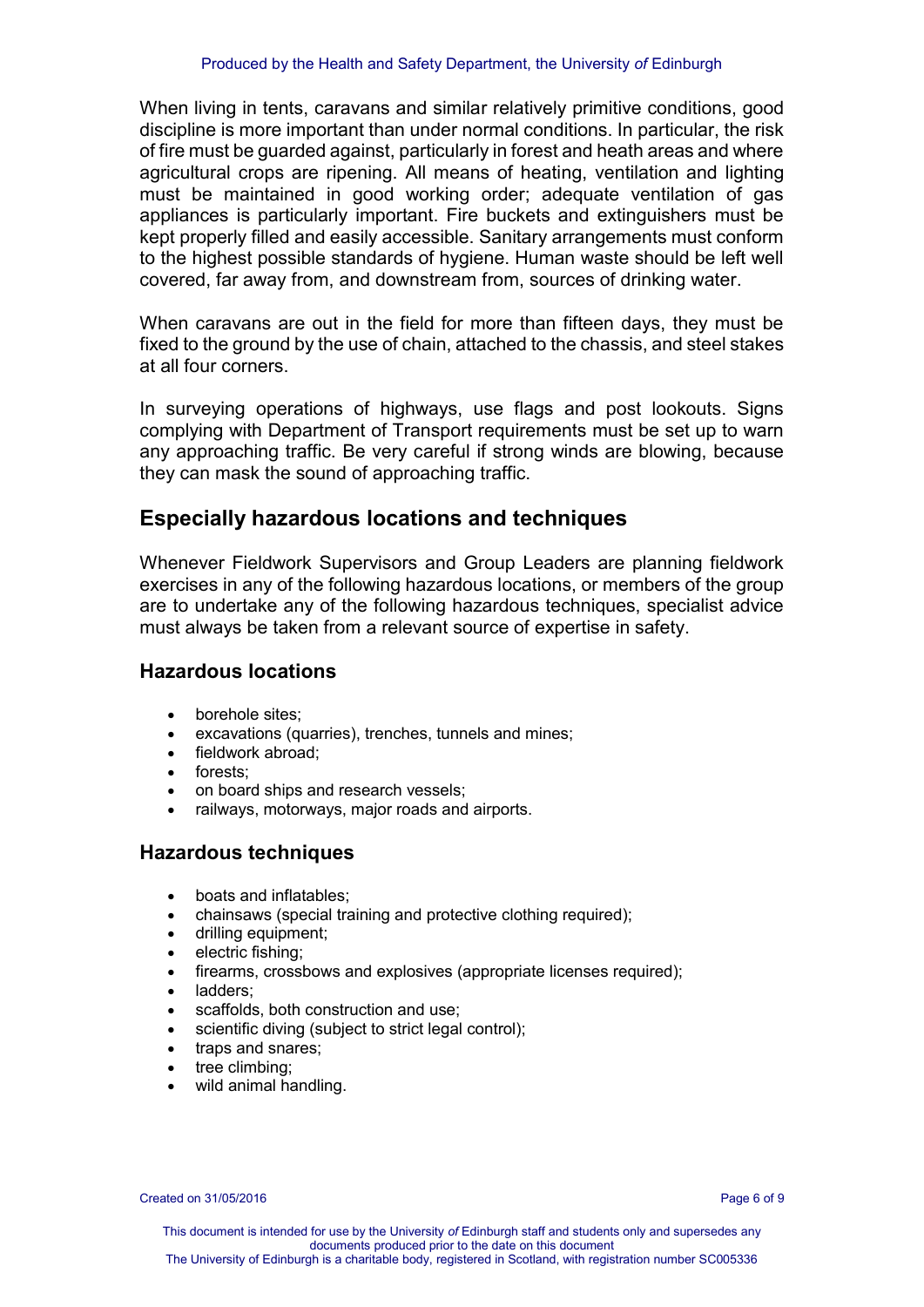# **Recognised distress signals**

Prior to any fieldwork exercises, Group Leaders should ensure that all members of the group know the distress signals appropriate to the area of work.

The international distress signal in mountains is:

- six long flashes of a torch/blasts of a whistle/shouts/waves in succession, repeated at one minute intervals;
- answered by three long flashes/blasts/shouts/waves repeated at one minute intervals.

The international distress signal at sea is:

- whistles and torches Morse Code SOS that is, three short blasts/ flashes three long - three short - pause - repeat;
- red flares or orange smoke;
- outstretched arms, raised and lowered slowly and repeatedly.

# **Fieldwork first aid**

Heads of Schools should ensure that adequate First Aid instruction has been given to those who undertake a programme of work in the field. One member of the group (preferably the Group Leader) must be a fully trained First Aider. Group Leaders and Supervisors are therefore advised to attend one of the University First Aid training courses and thereby obtain a recognised qualification certificate. A valid Red Cross or St Andrews certificate is equally acceptable.

Details of First Aid training courses can be obtained from the Training and Audit Unit, [http://www.ed.ac.uk/health-safety/training/first-aid.](http://www.ed.ac.uk/health-safety/training/first-aid)

Group Leaders must ensure that easily recognisable First Aid kits, suitable for the task to be undertaken, are carried on all field excursions by persons known to all members of the group. Contents of First Aid kits should conform to requirements of the Health and Safety (First Aid) Regulations, 1981.

### **Hypothermia**

Hypothermia results from a dangerous loss of body heat; it can occur at any time on the hills and seas in Britain and anywhere during the winter months. A drop in body temperature of 2oC from the normal 37oC indicates the onset of hypothermia, whilst a drop of  $4^{\circ}$ C is life threatening. The main causes are wind chill, through inadequate clothing, and accidental immersion in cold water.

The early stages of hypothermia are insidious, because the person usually does not recognise them.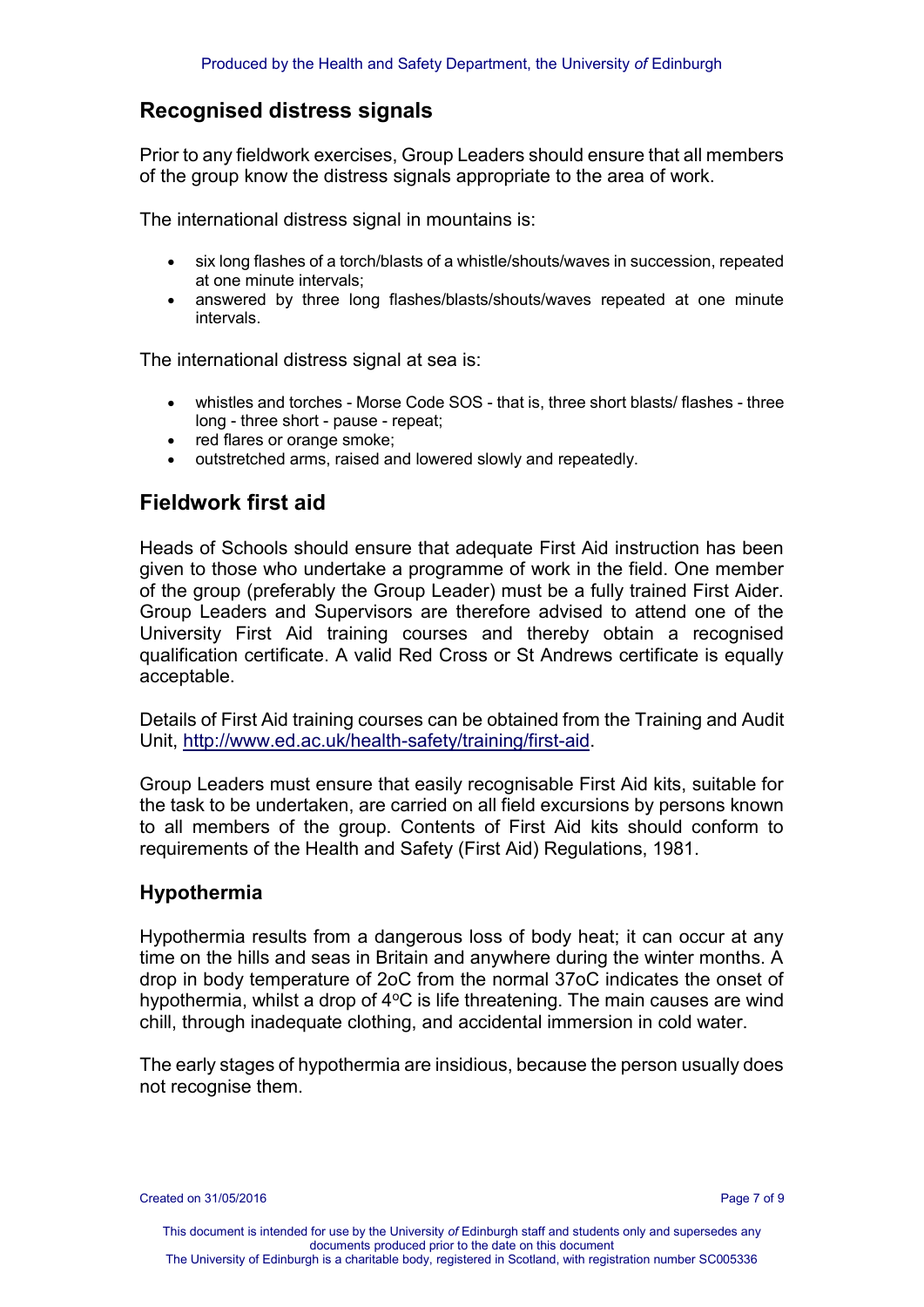#### **The symptoms are:**

- onset of shivering and tiredness;
- lethargy and weakness which may alternate with sudden outbursts of energy and euphoria;
- irrational behaviour and aggressive response to advice;
- abnormality of vision, slurring of speech, stumbling, with the casualty remaining longer and longer on the ground;
- unconsciousness.

#### **The action to be taken when encountering these symptoms is as follows:**

- stop as soon as possible and find the best available shelter out of the wind;
- insulate the casualty against further heat loss with additional clothing (even over wet garments) or a large plastic bag (a survival bag) which should be pulled up over the casualty and tied at the neck;
- provide additional insulation around the head, whilst allowing a clear airway;
- provide warm easily digestible food or drink containing sugar or glucose, but no alcohol;
- whilst awaiting rescue, add heat from another person; either lie beside the casualty or use a KISU (see p.12);
- get help quickly, bearing in mind that one hypothermic in a group can mean that more are likely.

## **Fieldwork health hazards**

Fieldwork Supervisors should ascertain the nature and extent of possible health hazards in the proposed locality. In particular, persons working in terrestrial and fresh water habitats should maintain active immunity against tetanus. Water taken downstream from campsites or mountain huts, etc., should never be drunk until it has been purified by boiling, filtering (60 micron pore size) or by the addition of a chemical detoxicant.

Fieldwork Supervisors should be aware of the risks of contracting diseases which have been documented as being associated with the types of habitat in which the fieldwork is to be carried out. Examples include leptospirosis (Weil's Disease), associated with work in sewers, ditches, ponds and slow flowing rivers, and Lyme Disease, a sheep tick-borne infection, which can be acquired during work in thick vegetation.

Particular care should be taken to avoid dangers arising from poisonous animals and plants and poisonous chemicals, such as poison baits and pesticide sprays, etc., used on agricultural land.

Members of a group should indicate to their Group Leader any physical handicap such as chronic asthma, epilepsy, certain heart conditions or diabetes, or a recent history of serious illness etc., so that appropriate precautions may be taken and medical supplies carried.

Before undertaking fieldwork abroad, each member of the group should have a medical examination and, in consultation with their medical adviser, decide on